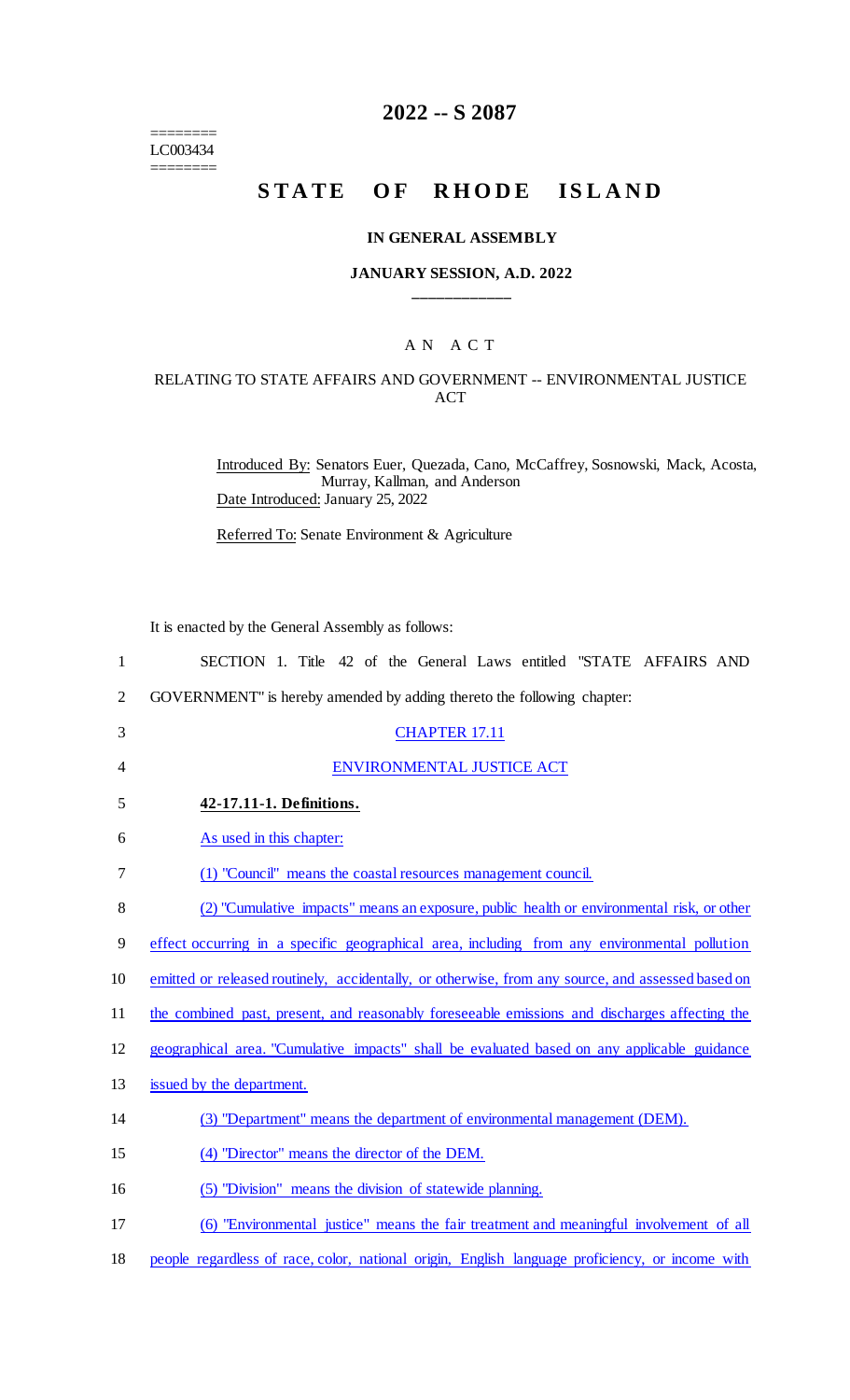respect to the development, implementation, and enforcement of environmental laws, regulations, 2 and policies. (7) "Environmental justice focus area" means a neighborhood, community, census tract or other geographically bounded region that meets one or more of the following criteria: (i) Annual median household income is not more that sixty-five percent (65%) of the statewide annual median household income; (ii) Minority population is equal to or greater than forty percent (40%) of the population; 8 (iii) Twenty-five percent (25%) or more of the households lack English language proficiency; or (iv) Minorities comprise twenty-five percent (25%) or more of the population and the annual median household income of the municipality in the proposed area does not exceed one hundred fifty percent (150%) of the statewide annual median household income. (8) "Fair treatment" means no group of people should bear a disproportionate share of the negative environmental consequences resulting from industrial, governmental, or commercial operations or policies. (9) "Meaningful involvement" means: (i) People have an opportunity to participate in decisions about activities that may affect 18 their environment and/or health; 19 (ii) The public's contribution can influence the regulator agency's decision; (iii) Community concerns will be considered in the decision-making process; and (iv) Decision makers will seek out and facilitate the involvement of those potentially affected. (10) "Permit" means any permit, registration, or license issued by the department or council 24 establishing the regulatory and management requirements for a regulated activity as authorized by federal law or state law where there is a possibility of cumulative impacts in an environmental justice focus area, including any consistency determination made by the council. (11) "Permitted activity" means: (i) Permitting for any of the following facilities: 29 (A) Electric generating facility; (B) Resource recovery facility or incinerator; (C) Sludge combustor facility or incinerator; (D) Sewage treatment plant; (E) Transfer station, recycling center, or other solid waste facility; (F) Landfill, including, but not limited to, a landfill that accepts ash, construction or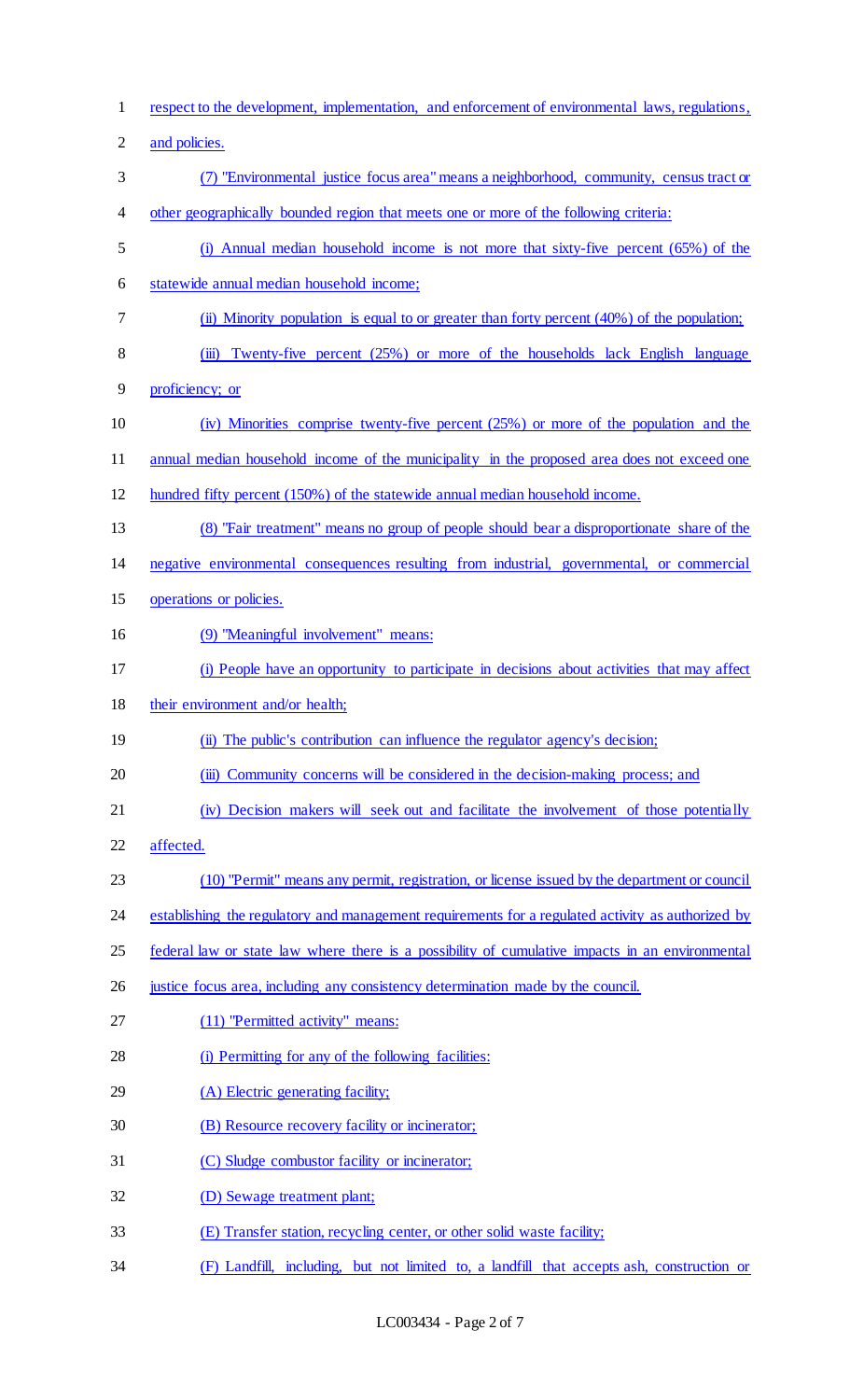1 demolition debris, or solid waste;

| $\overline{2}$ | (G) Medical waste incinerator; and                                                                       |
|----------------|----------------------------------------------------------------------------------------------------------|
| 3              | (H) Pyrolysis or gasification facility; or                                                               |
| 4              | (ii) Any other activity falling under the regulatory authority of the department or council              |
| 5              | that has the possibility of increasing the cumulative impacts in an environmental justice focus area     |
| 6              | as defined in this chapter, including, but not limited to, a major source of air pollution, as defined   |
| 7              | by the federal "Clean Air Act," 42 U.S.C. § 7401 et seq., or a source of water pollution, as defined     |
| $\,8\,$        | by the federal "Clean Water Act," 33 U.S.C. § 1362(6).                                                   |
| 9              | 42-17.11-2. List of environmental justice areas.                                                         |
| 10             | (a) No later than nine (9) months after the effective date of this chapter, the division shall           |
| 11             | propose the designation of environmental justice focus areas in the state. The division shall            |
| 12             | periodically, upon the publication of either the federal decennial census or an update to the relevant   |
| 13             | state or federal data, propose new designations or the removal thereof.                                  |
| 14             | (b) The chief executive of the division may propose additional designations of an                        |
| 15             | environmental justice focus area upon the petition of at least ten (10) residents of a geographically    |
| 16             | bounded area.                                                                                            |
| 17             | (c) Within six (6) months of any proposed designation or removal of designation, the                     |
| 18             | division shall:                                                                                          |
| 19             | (1) Prepare and publish a report establishing the justification for its designation or the               |
| 20             | removal of its designation.                                                                              |
| 21             | (2) Transmit the report prepared pursuant to subsection $(c)(1)$ of this section at least thirty         |
| 22             | $(30)$ days in advance of the public hearing required pursuant to subsection $(c)(3)$ of this section to |
| 23             | the governing body and clerk of the municipality in which the environmental justice focus area           |
| 24             | designation is being considered. The public shall be notified of the proposed change in designation      |
| 25             | via publication of notice in a newspaper with statewide circulation and through the division's and       |
| 26             | department's websites and through a newspaper, newsletters or other media that specifically focus        |
| 27             | on the community near the site.                                                                          |
| 28             | (3) Organize and conduct a public hearing that provides for the fair treatment and                       |
| 29             | meaningful participation of the public. The division shall publish public notices of the hearing in a    |
| 30             | newspaper with statewide circulation and through the division's and department's websites and            |
| 31             | through a newspaper, newsletter and other media that specifically focus on the community near the        |
| 32             | site not less than twenty-one (21) days prior to the hearing. When appropriate, the notices shall be     |
| 33             | published in Spanish, Portuguese and other languages. At least fourteen (14) days prior to the date      |
| 34             | set for such hearing, a copy of the public notice shall be sent to the governing body and the clerk      |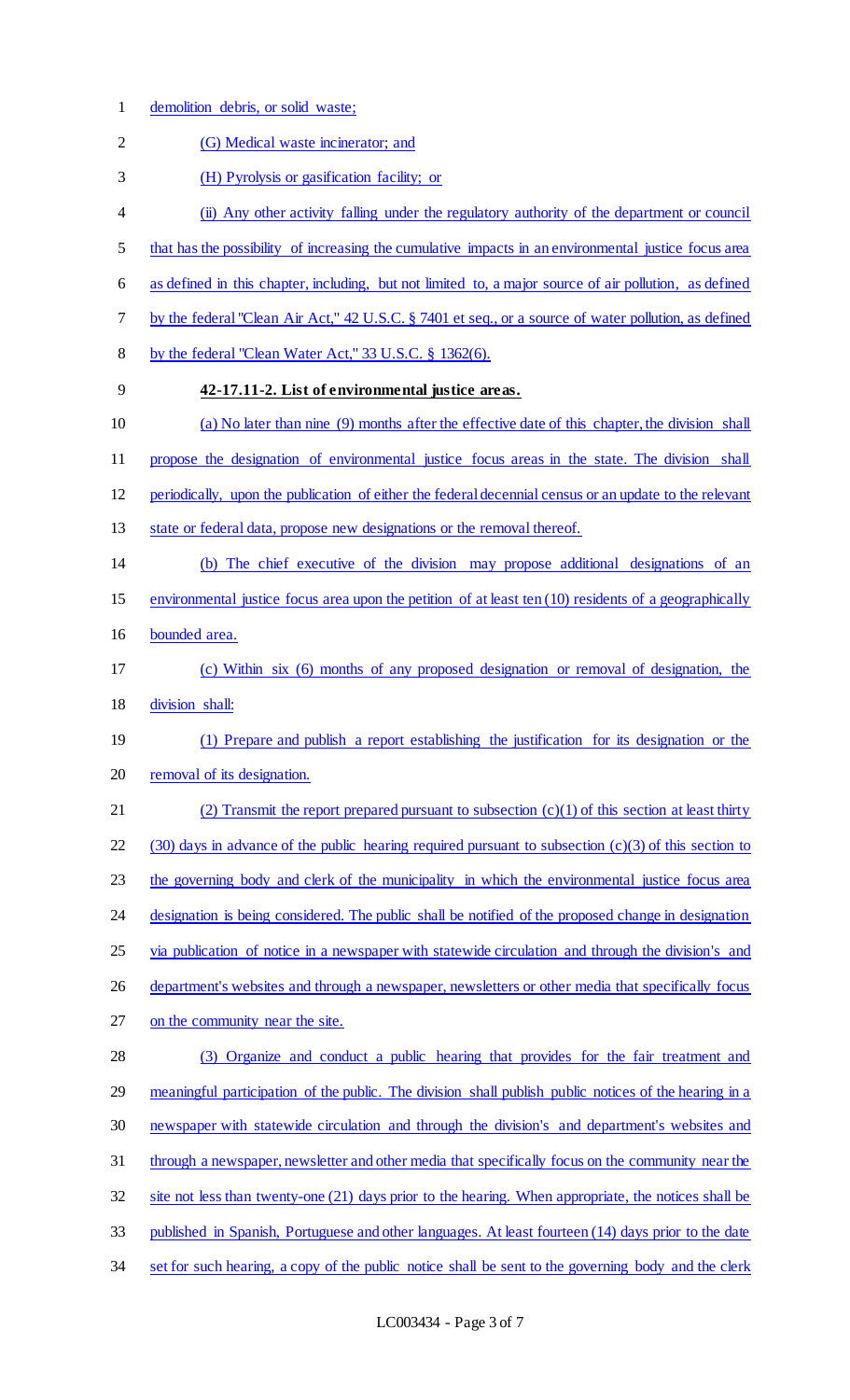of the municipality in which the environmental justice focus area designation is being made. At the public hearing, the division shall present its report and take public comment regarding the designation. (d) No later than thirty (30) days after any public hearing held pursuant to subsection (c)(3) of this section the division shall either make final or rescind its designation of an environmental justice focus area. Such determination shall contain the division's findings and response to the public comment received. The division, when evaluating the designation, shall assess the community support for the designation, as demonstrated through the public hearing conducted pursuant to subsection (c)(3) of this section, letters of support for, or opposition to, the proposed new or expanded facility, and any ordinance or resolution adopted by the governing body of the 11 municipality in which the environmental justice focus area is located. The division shall rescind the designation upon a finding of: (1) The annual median household income of the proposed area is greater than one hundred twenty-five percent (125%) of the statewide median household income; (2) A majority of persons age twenty-five (25) years and older in the proposed area have a college education; (3) The proposed area does not bear an unfair burden of environmental pollution; or (4) It is not supported by the community as demonstrated by the public hearing held 19 pursuant to subsection (c)(3) of this section. (e) Not later than sixty (60) days after making the designation of an environmental justice focus area final, the governing body of the municipality in which the environmental justice focus area is located, after providing for the fair treatment and meaningful participation of the public, 23 shall designate a representative of the environmental justice focus area. **42-17.11-3. Permit requirements in an environmental justice focus area.**  (a) The department and the council shall not approve any permitted activity in an 26 environmental justice focus area or within one-half (1/2) mile of an environmental justice focus area, unless the permit applicant first: (1) Prepares a report assessing the environmental impact of the proposed permitted activity, including any cumulative impacts on the environmental justice focus area, any adverse environmental effects that cannot be avoided should the permit be granted, and the public health impact on the environmental justice focus area of the proposed permitted activity; 32 (2) Transmits the report required to be prepared pursuant to subsection  $(a)(1)$  of this section at least thirty (30) days in advance of the public hearing required pursuant to subsection (a)(3) of 34 this section to the department or council, the governing body and the clerk of the municipality in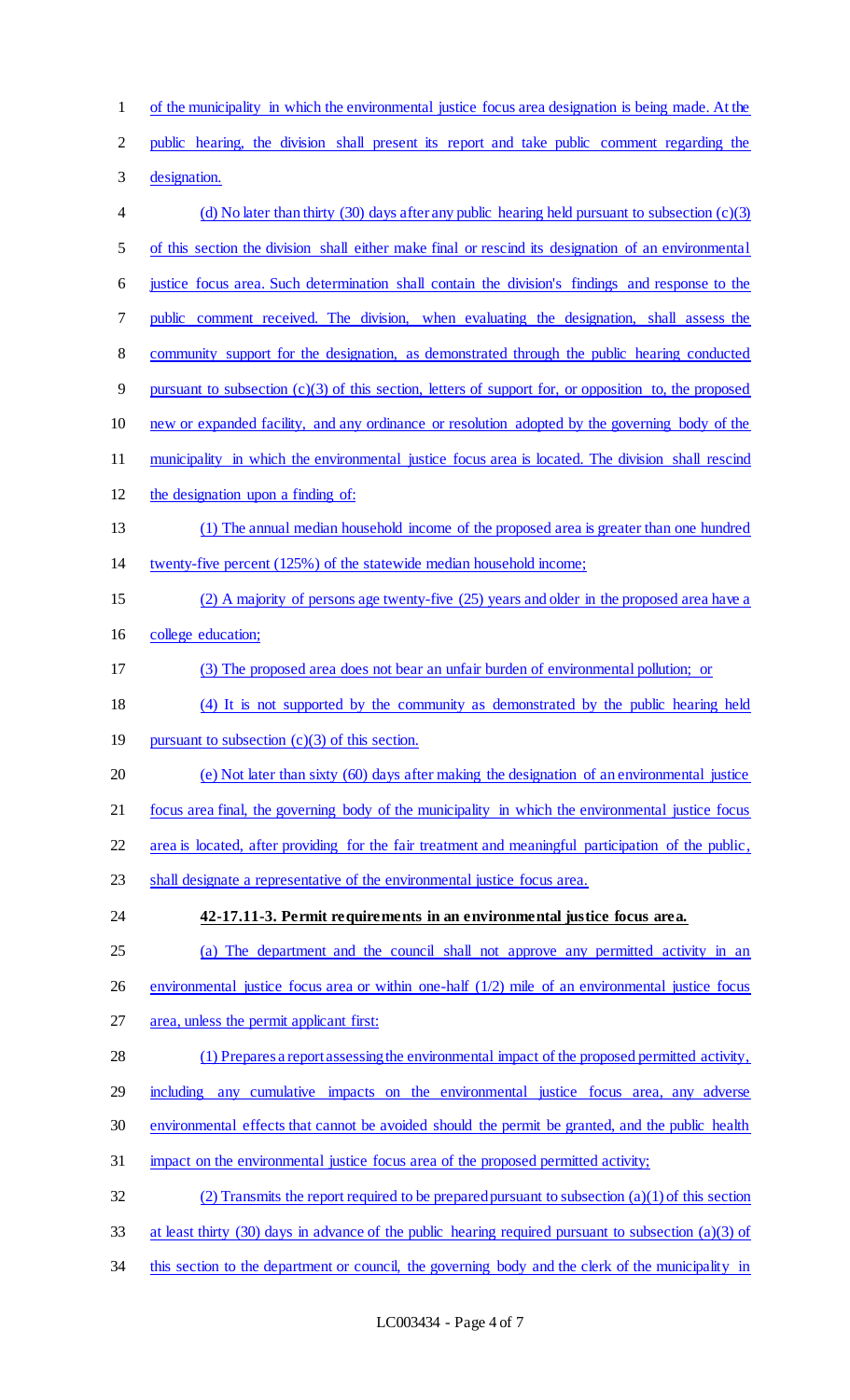which the environmental justice focus area is located, and the designated representative of the

environmental justice focus area. The report shall be made available to the public at least thirty (30)

days prior to the public hearing required pursuant to subsection (a)(3) of this section; and

 (3) Organizes and conducts a public hearing that provides for the fair treatment and meaningful involvement of the public. The permit applicant shall publish public notices of the hearing in a newspaper with statewide circulation and through the department's website and through a newspaper, newsletters and other media that specifically focus on the community near the site not less than twenty-one (21) days prior to the hearing. When appropriate, the notices shall be published in Spanish, Portuguese or other languages. At least fourteen (14) days prior to the date set for such hearing, a copy of the public notice shall be sent to the department or the council, the governing body and the clerk of the municipality in which the environmental justice focus area is located, and the designated representative of the environmental justice focus area. At the public 13 hearing, the permit applicant shall provide clear, accurate, and complete information about the proposed permitted activity and the potential environmental and health impacts of the permitted activity. Following the public hearing, the director or designee shall consider the testimony presented and evaluate any revisions or conditions to the permit that may be necessary to reduce the adverse impact to the public health or to the environment in the environmental justice focus area.

 (b) The department or council shall not issue a decision on the permit application until at least forty-five (45) days after the public hearing held pursuant to this section. Notwithstanding the provisions of any other law, or rule or regulation adopted pursuant thereto, to the contrary, the 22 department or council may deny a permit application in an environmental justice focus area upon 23 a finding that the approval of the permit would, together with the cumulative impacts posed by the existing conditions, including conditions resulting from already permitted activities, in the environmental justice focus area, constitute an unreasonable risk to the health of the residents of 26 the environmental justice focus area or to the environment in the environmental justice focus area. (c) The department or council, when evaluating an application for a permit pursuant to this section, shall assess the community support for the proposed permitted activity, as demonstrated through the public hearing conducted pursuant to subsection (a) of this section, letters of support for, or opposition to, the proposed permitted activity, and any ordinance or resolution adopted by the governing body of the municipality in which the environmental justice focus area is located. The department shall consider community support, or the lack thereof, in its decision to grant or deny a permit.

(d) If a permit applicant is applying for more than one permit for a proposed permitted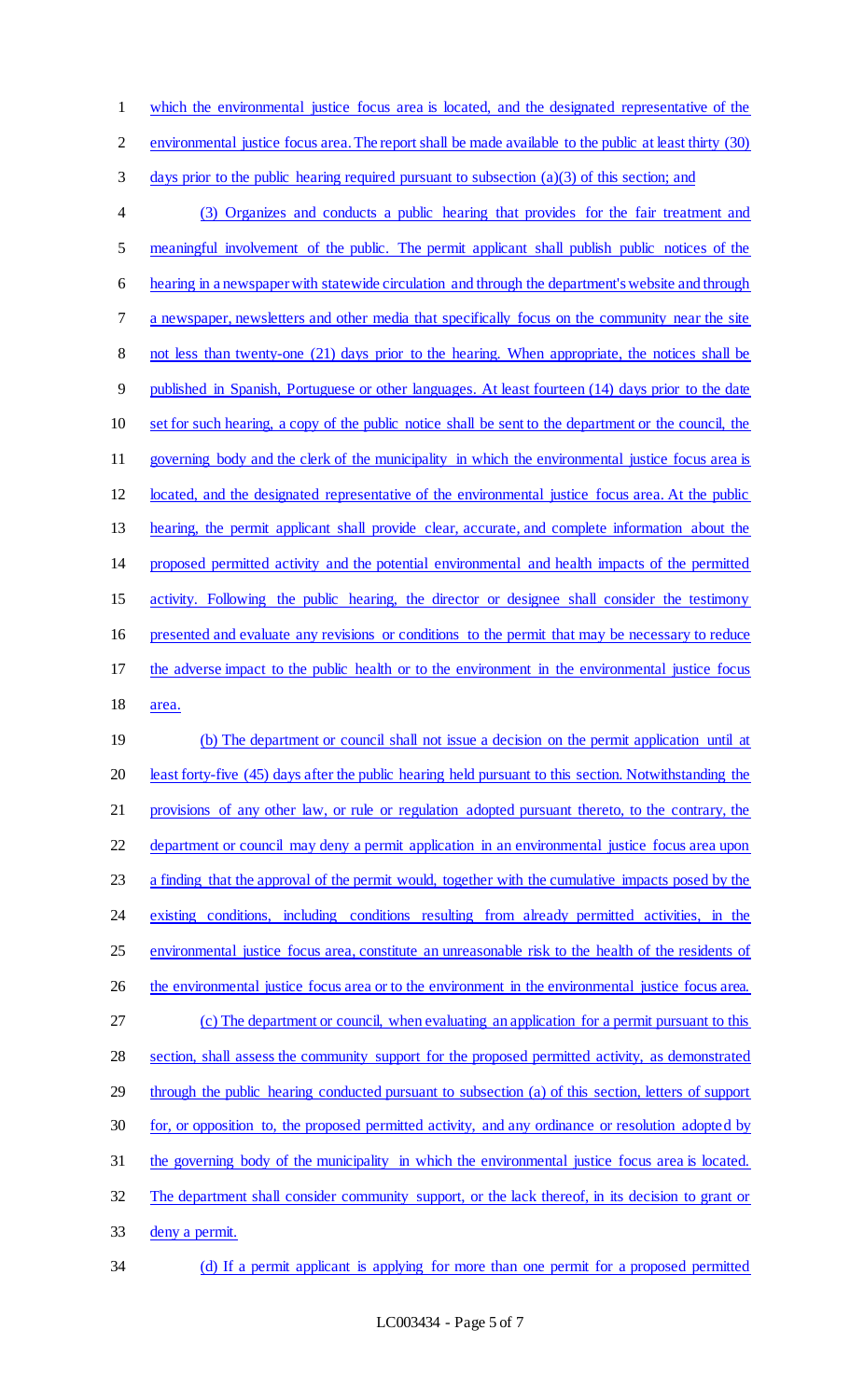- activity, the permit applicant shall only be required to comply with the provisions of this section
- once for the same facility in the same location, unless the department, in its discretion, determines
- that more than one public hearing is necessary due to the complexity of the proposed permitted
- activity. Nothing in this section shall be construed to limit the authority of the department to hold
- or require additional public hearings.
- **42-17.11-4. Implementation.**
- (a) The department and council may adopt rules and regulations to implement the
- provisions of this chapter.
- (b) The department may issue guidance on how to evaluate cumulative impacts pursuant
- 10 to  $§$  42-17.11-3(a)(1). The department shall publish the guidance document on its website.
- SECTION 2. This act shall take effect upon passage.

#### ======== LC003434 ========